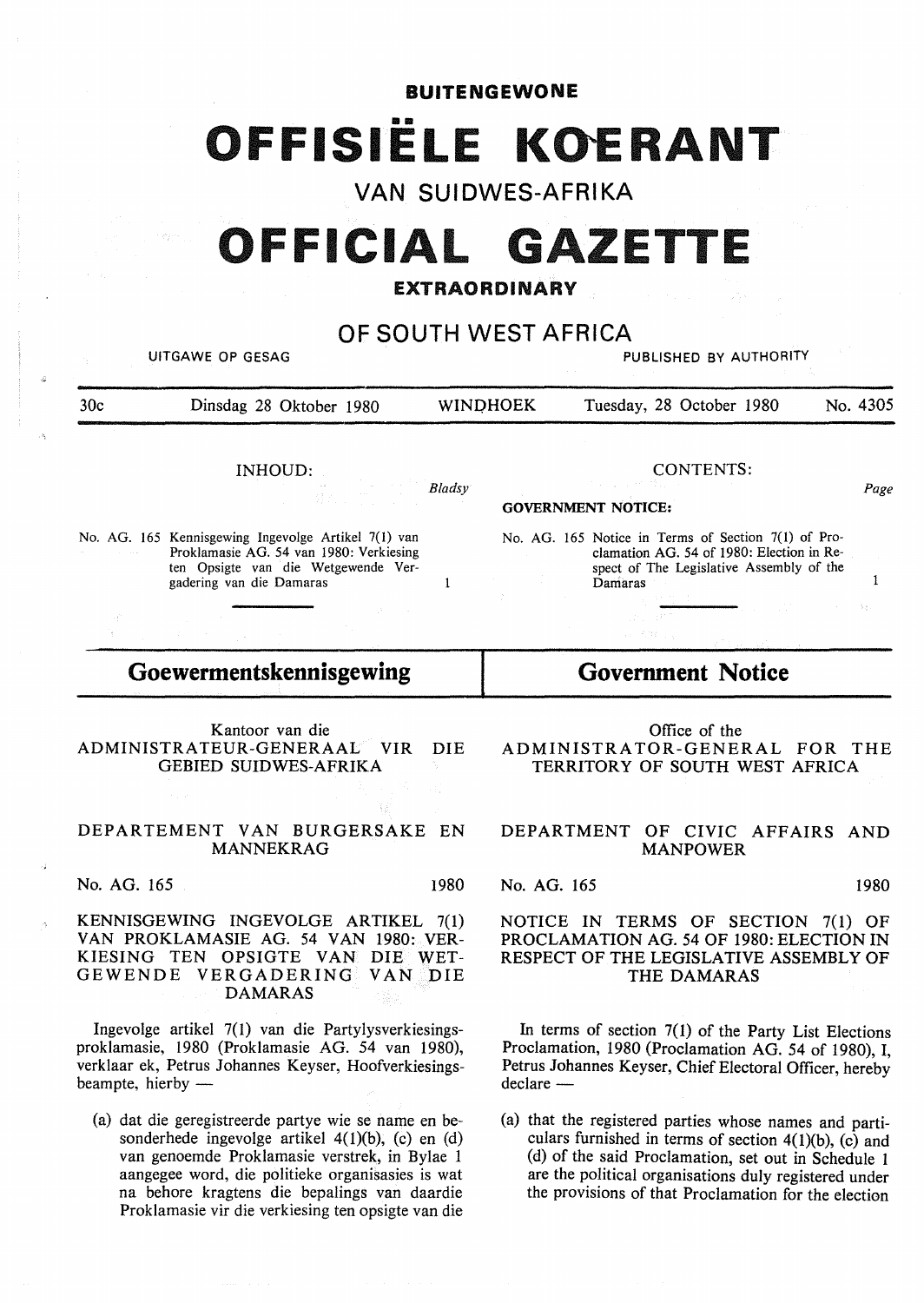Wetgewende Vergadering van die Damaras geregistreer is; en

(b) dat die persone wie se name en identiteitsnommers op die lys van kandidate van elke sodanige geregistreerde party vir genoemde verkiesing verskyn, soos deur elke sodanige party ingevolge artikel 5 van genoemde Proklamasie opgestel en in Bylae 2 aangegee, as die kandidate van elke sodanige party vir genoemde verkiesing genomineer is.

#### **P. J. KEYSER**

Hoofverkiesingsbeampte Windhoek, 21 Oktober 1980

in respect of the Legislative Assembly of the Damaras; and

(b) that the persons whose names and identity numbers appear on the list of candidates of each such registered party for the said election, as drawn up by each such party in terms of section 5 of the said Proclamation and set out in Schedule 2, have been nominated as the candidates of each such party for the said election.

#### **P. J. KEYSER**

Chief Electoral Officer Windhoek, 21 October 1980

#### BYLAE 1 / SCHEDULE 1

NAAM EN BESONDERHEDE VAN GEREGISTREERDE PARTYE/ NAME AND PARTICULRS OF REGISTERED PARTIES

| Naam van geregistreerde<br>party/<br>Name of registered party                         | Afkorting van naam van<br>party of vereniging van<br>partye/<br>Abreviation of name of<br>party or association of<br>parties | Kenteken/<br>Distinctive<br>symbol <sub>c</sub><br>ug Alestinga, ser | Adres van hoofkantoor<br>Address of head office<br>ju nezi za visege ).   |
|---------------------------------------------------------------------------------------|------------------------------------------------------------------------------------------------------------------------------|----------------------------------------------------------------------|---------------------------------------------------------------------------|
| Damara-Raad<br>$\Delta\Delta$ and $\Delta\Delta$                                      | DR.                                                                                                                          | DAMAR                                                                | Posbus/<br>P.O. Box 42<br>Khorixas<br>9000<br>a shi ne shekara<br>2.2.35% |
| 多数 アール・カード おおとこ<br>Damara Uitvoerende<br>Komitee                                      | $N$ P L F                                                                                                                    |                                                                      | 病后的 计内线<br>Posbus/<br>P.O. Box 3686<br>Windhoek<br>9000                   |
| アート・マーク しょう<br>South West African<br>People's Democratic<br>United Front<br>(Swapduf) | D T A                                                                                                                        |                                                                      | Posbus/<br>P.O. Box 173<br>Windhoek<br>9000                               |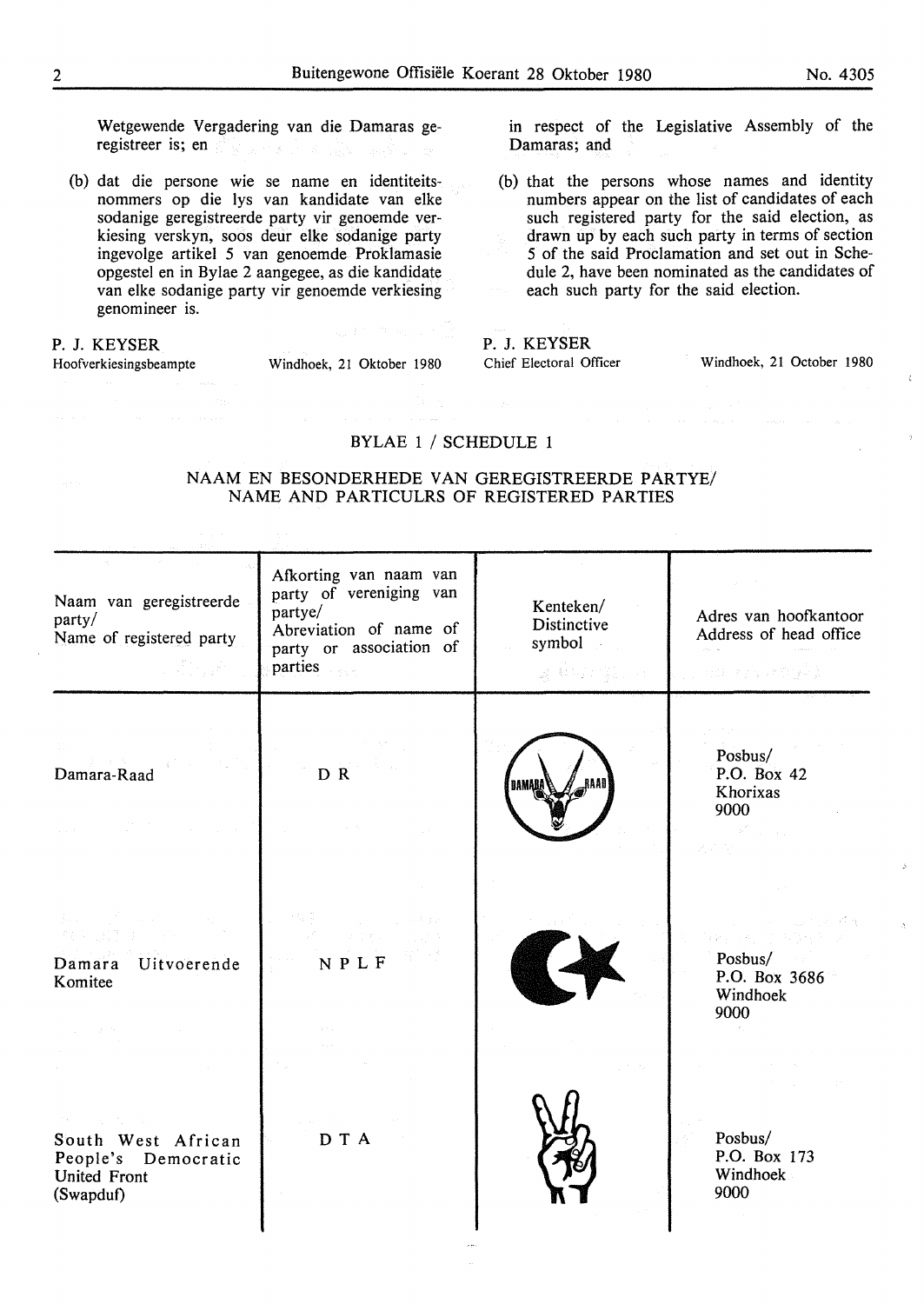#### BYLAE 2 / SCHEDULE 2

### LYS VAN KANDIDATE / LIST OF CANDIDATES

#### DAMARA-RAAD

| Naam van kandidaat/<br>Name of candidate | Identiteitsnommer/<br><b>Identity Number</b> | Naam van Kandidaat/<br>Name of candidate | Identiteitsnommer/<br><b>Identity Number</b> |
|------------------------------------------|----------------------------------------------|------------------------------------------|----------------------------------------------|
| 1. Justus Garoëb                         | 421216 05 0025 1                             | 21. Elias Taniseb                        | 280728 05 0006 8                             |
| 2. Johannes Isaak Hendricks              | 450317 05 0040 1                             | 22. Stanislaus Keib                      | 410903 05 0013 5                             |
| 3. Simson Immanuel Gobs                  | 451231 05 0011 2                             | 23. Naftalie Soroseb                     | 490913 05 0036 2                             |
| 4. Festus Aseb                           | 490203 05 0019 8                             | 24. Josef Josua Goagub                   | 370415 05 0017 1                             |
| 5. Gottfriedt Uiseb                      | 491115 05 0013 7                             | 25. Elias Josua Uirab                    | 570812 05 0087 3                             |
| 6. Justus Tsuseb                         | 450616 05 0039 0                             | 26. Enette Hoakhaus                      | 490625 05 0019 2                             |
| 7. Simson Tjongarero                     | 430315 05 0012 1                             | 27. Gottlieb Gariseb                     | 380114 05 0001 6                             |
| 8. Simson Auchab                         | 440315 05 0012 5                             | 28. Abednego Goaiseb                     | 450717 05 0047 2                             |
| 9. Abraham Gariseb                       | 190112 05 0019 3                             | 29. Ben Wilfried Awaseb                  | 420625 05 0016 1                             |
| 10. Joseph Hoaeb                         | 190707 05 0076 3                             | 30. Josef Somseb                         | 330415 05 0022 5                             |
| 11. Paul Umub                            | 211121 05 0013 0                             | 31. Ernst Theodor Eiseb                  | 450827 05 0011 8                             |
| 12. Eduard Garoëb                        | 170809 05 0016 1                             | 32. Ludwich Gonteb                       | 220901 05 0010 9                             |
| 13. Edie Taurob                          | 260626 05 0016 9                             | 33. Isak Haraseb                         | 230702 05 0010 7                             |
| 14. Ismael Gawanab                       | 131010 05 0027 0                             | 34. Thalitha Hendricks                   | 470526 05 0017 9                             |
| 15. Jakob Basson                         | 140917 05 0008 6                             | 35. Abed John Ganaseb                    | 400210 05 0045 6                             |
| 16. Josef Pritzel                        | 470423 05 0021 3                             | 36. Pineas Morenga                       | 511010 05 0093 1                             |
| 17. Matheus Hoëb                         | 440530 05 0009 1                             | 37. Annelise Gases                       | 400331 05 0006 4                             |
| 18. Petrus Ukongo                        | 520717 05 0034 8                             | 38. Abraham Witbooi                      | 370119 05 0016 7                             |
| 19. Phillipus Hoakhaub                   | 130316 05 0004 3                             | 39. Adele Timbo                          | 481123 05 0001 7                             |
| 20. Alberth Gurirab                      | 210218 05 0013 9                             | 40. Goreseb Alpheus                      | 440603 05 0020 0                             |

#### **DAMARA** UITVOERENDE KOMITEE

| Naam van kandidaat/<br>Name of candidate | Identiteitsnommer/<br><b>Identity Number</b> | Naam van kandidaat/<br>Name of candidate | Identiteitsnommer/<br><b>Identity Number</b> |
|------------------------------------------|----------------------------------------------|------------------------------------------|----------------------------------------------|
| 1. Kephes Harry Conradie                 | 371107 05 0014 6                             | 4. Michael Kenneth Narib                 | 420718 05 0023 7                             |
| 2. Josophat Gawanab                      | 331201 05 0015 3                             | 5. Hendrik Engelbrecht                   | 480624 05 0013 5                             |
| 3. Walter Gawab                          | 510410 05 0019 7                             | 6. Alfred Noiwaseb Kawanab               | 290515 05 0008 4                             |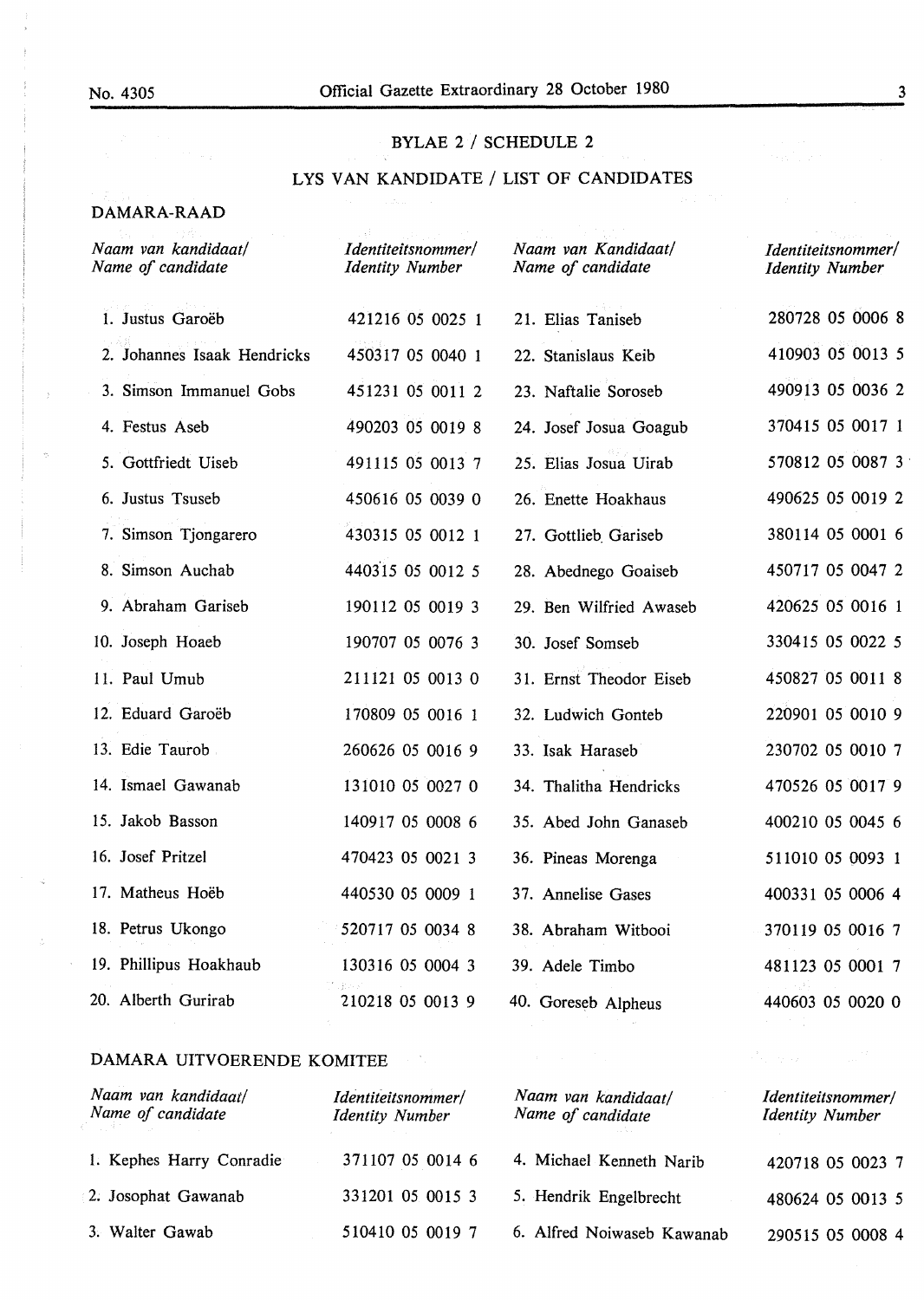| Naam van kandidaat/<br>Name of candidate | <i>Identiteitsnommer/</i><br><b>Identity Number</b> | Naam van kandidaat/<br>Name of candidate | Identiteitsnommer/<br><b>Identity Number</b> |
|------------------------------------------|-----------------------------------------------------|------------------------------------------|----------------------------------------------|
| 7. Heinrich Kandundu-Schultz             | 470604 05 0008 6                                    | 24. Sylvester Useb                       | 490404 05 0123 8                             |
| 8. Johannes Brinkmann                    | 331207 05 0006 3                                    | 25. Klaudius Jonathan Gariseb            | 230806 05 0011 1                             |
| 9. Alfons Noabeb                         | 291029 05 0009 6                                    | 26. Wilfred Eksteen                      | 450602 05 0012 1                             |
| 10. Noag Rueben Seibeb                   | 400705 05 0041 8                                    | 27. Daniel Booysen                       | 490802 05 0003 4                             |
| 11. Johannes Doeseb                      | 461017 05 0007 1                                    | 28. Jefta Onibeb                         | 150426 05 0003 2                             |
| 12. Gisela Khoëses                       | 370810 05 0025 0                                    | 29. Willem Goagaseb                      | 381010 05 0058 3                             |
| 13. Theofelus Arend                      | 480421 05 0023 7                                    | 30. Absalon Aoxamub                      | 150728 05 0003 2                             |
| 14. Daniel Uri-kob                       | 360606 05 0005 6                                    | 31. Josef Gawanab                        | 311215 05 0004 3                             |
| 15. Jesaja Joël Gariseb                  | 460225 05 0007 0                                    | 32. Gideon Christof Awaseb               | 180405 05 0011 2                             |
| 16. Moses Eichab                         | 380407 05 0027 3                                    | 33. Willem Garoeb                        | 290929 05 0026 2                             |
| 17. Isaak Naruseb                        | 070727 05 0006 0                                    | 34. Zeth Gawanab                         | 330101 05 0065 5                             |
| 18. Gottfried Naruseb                    | 601124 05 0017 1                                    | 35. Sameul Kariseb                       | 290210 05 0034 1                             |
| 19. David Swartbooi                      | 311225 05 0001 1                                    | 36. Victorine Karises                    | 320922 05 0010 2                             |
| 20. Johannes Betuel                      | 580304 05 0019 8                                    | 37. Joshua Seibeb                        | 461110 05 0020 7                             |
| 21. Lissie Karobes                       | 401101 05 0014 3                                    | 38. Emil Dausab                          | 310404 05 0061 0                             |
| 22. Moses Awiseb                         | 580312 05 0062 8                                    | 39. Josua Uirab                          | 311210 05 0011 4                             |
| 23. Gabriel Uiseb                        | 500405 05 0027 0                                    | 40. Salmon Pieter                        | 220706 05 0015 5                             |

# SOUTH WEST AFRICAN PEOPLE'S DEMOCRATIC UNITED FRONT OF/OR SWAPDUF

| WAPDI |  |
|-------|--|
|       |  |

 $\bar{\zeta}$ 

 $\frac{\partial}{\partial t}$ 

| Naam van kandidaat/<br>Name of candidate | Identiteitsnommer/<br><b>Identity Number</b> | Naam van kandidaat/<br>Name of candidate | Identiteitsnommer/<br><b>Identity Number</b> |
|------------------------------------------|----------------------------------------------|------------------------------------------|----------------------------------------------|
| a sa shekar<br>1. Jeftha Mu-ui Eixab     | 360517 05 0019 1                             | 9. Albertus Naseb                        | 371205 05 0006 1                             |
| 2. Joseph Max Haraseb                    | 420613 05 0021 6                             | 10. John Andrew Kelly                    | 431224 05 0024 1                             |
| 3. Richard Xoagub                        | 360405 05 0029 6                             | 11. Abraham Göagoseb                     | 100202 05 0025 1                             |
| 4. Herbert Albert Conradie               | 300824.05 0022 8                             | 12. Joas Doeseb                          | 251012 05 0012 4                             |
| 5. Johannes Gaseb                        | 460319 05 0022 2                             | 13. Frederik Witbeen                     | 100328 05 0002 6                             |
| 6. Johannes Skrywer                      | 380805 05 0028 3                             | 14. Bernhard Gaiseb                      | 250628 05 0013 6                             |
| 7. Mattheus Goagoseb                     | 240401 05 0002 4                             | 15. Jeremias Kahuika                     | 191025 05 0001 1                             |
| 8. Paul Manfried Kuruseb                 | 540609 05 0019 0                             | 16. Frans Mike Goagoseb                  | 540616 05 0038 5                             |

 $\omega_{\rm c} \sim e^{i \theta_{\rm c}}$ 

 $\sim$